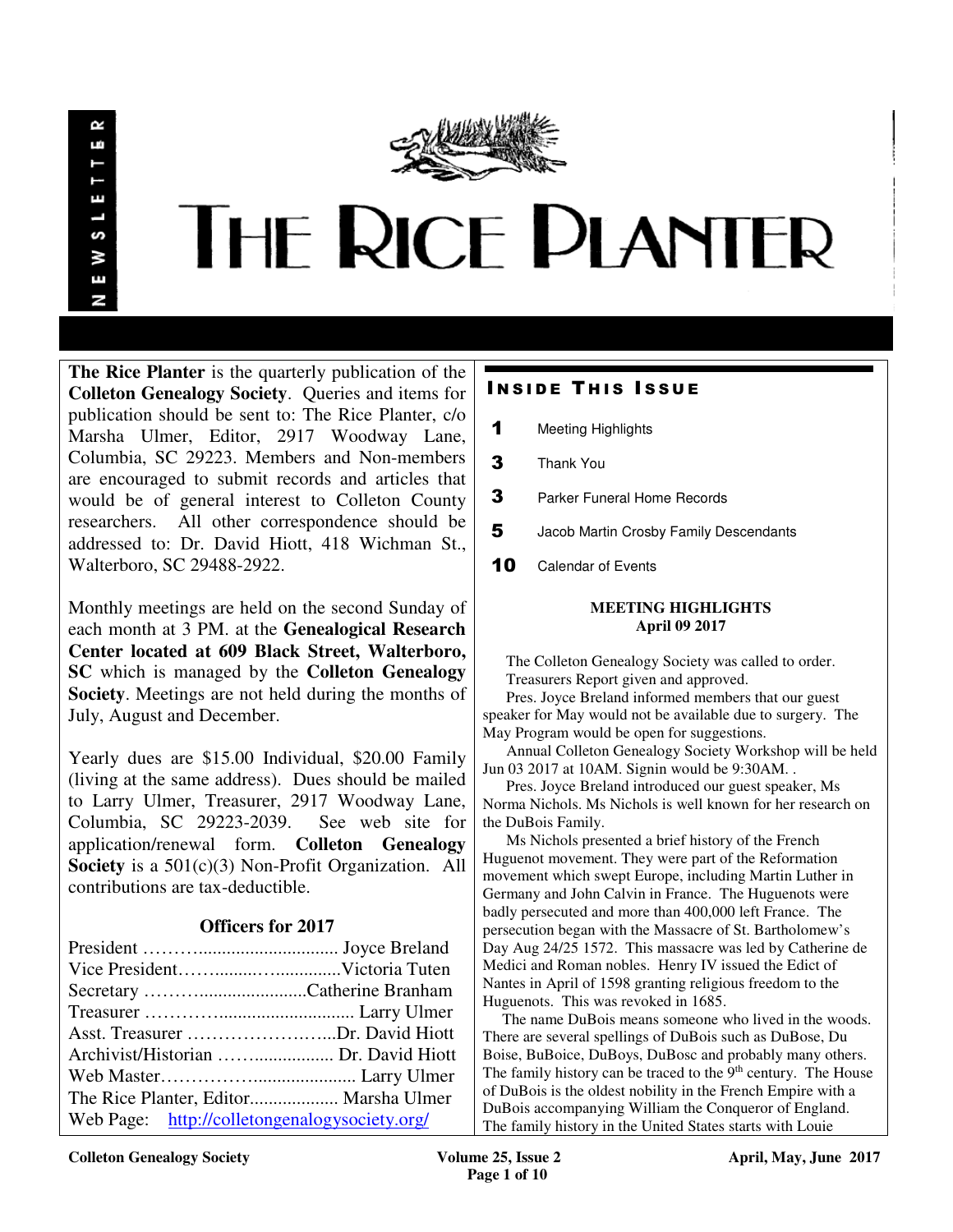## **MEETING HIGHLIGHTS April 09 2017 cont'**

in Northern France in 1626. Louie came to the United States in 1660 and settled in the Hudson River Valley with his wife and two sons. He had 8 more children.

 Isaac DuBosc came to Charles in 1685/1687, He settled in Jamestown (the original settlement no longer exists). He was born in Diepppe, Normandy. His wife was Suzanne. His two sons Peter and Andrew fought with Francis Marion in the American Revolution.

 Many Royal Land Grants were received by the DuBois family and can be accessed through the South Carolina Archives. Several Huguenot settlements were in Jamestown, McCormick, Abbeville and Purrysburg.

Meeting Adjourned.

 Those attending: Doris S. Beales, Julie Bell, Cathy Branham, Joyce Breland, Dr. David and Bobbi Hiott, John S. Hiott, Ted Kinard, Joy M. Lawson, Delores Layne, William Layne, Cynthia Meeks, Norma Nichols, Barbara Hiers Toler, Raymond Toler, Heather Tuten, Victoria Tuten, Larry and Marsha Ulmer. .

## **MEETING HIGHLIGHTS May 07 2017**

 Pres. Joyce Breland called the Colleton Genealogy Society meeting to order.

Treasurer's Report given and approved.

 Joyce Breland announced Workshop to be held June 03 2017. Pres, Joyce Breland turned the meeting over to Dr. David Hiott who presented a very interesting and informative program on the Chain of Titles to the home he lives in on Wichman Street. Dr. Hiott gave little stories about each owner and the property which started as a three room summer cottage. The back of the house was added at a later date as was the upstairs and the façade.

 In 1784 this area was known as Hickory Valley. It was a summer colony for rice planters escaping the scourge of mosquitoes. The Owners were:

| 1826 Christopher McCall                                    |
|------------------------------------------------------------|
| 1826 Elizabeth Youngblood Thompson McBurney                |
| 1831 John D. D. and Sara S. Edward                         |
| 1833 Jenkins and Clarissa Jones                            |
| 1835 Rev. Henry H. and Martha Lowry Durant                 |
| 1839 Ann Miller Cunningham                                 |
| 1841 Elizabeth Anne Horry Dent                             |
| 1845 C. Baring Farmer                                      |
| 1861 Dr. Thomas and Sara Dent Lining                       |
| 1867 Jesse Kirkwood                                        |
| 1899 Carrie Sue H. Fraser                                  |
| 1914 Florence Ellis McDaniel                               |
| 1975 David W. and Barbara S. Hiott                         |
| Meeting adjourned.                                         |
| Those attending: Cathy Branham, Joyce Breland, Margie      |
| Brunson, Rosemary Hadwin, Dr. David and Bobbie Hiott, Matt |
| and Katie Hiott, Kaye Hull, Joy M. Lawson.                 |
|                                                            |

## **WORKSHOP HIGHLIGHTS June 03 2017**

Welcoming of guests. Events: 1. Speaker

 2.Research at Colleton Genealogy Society Center Introduction of Guest Speaker Daniel McDonald Johnson. Topic: General Lachlan McIntosh and his family in the Siege Of Savannah during the American Revolution

 Lachlan McIntosh appointed Commander of Continental troops in Georgia Jan 1776. He was headquartered in Savannah and his wife and children remained at the family plantation in Darien. In Autumn of 1776 he moved his family to Savannah. British captured Savannah during Christmas of 1778 putting his wife Sarah and their children living in territory ruled by the enemy. Gen McIntosh hearing horrific reports and worried about his family asked George Washington to send him back to Georgia. In early July he arrived in Augusta and took command of American Forces stationed there. Lincoln ordered McIntosh to join forces outside Savannah. Lachlan McIntosh's pleas to have women and children removed from the battleground were rejected. Ordeals of the McIntosh family were recorded on a leaf of their family bible. The whole family was believed trapped in the besieged city however only five of their eight children were with Sarah in Savannah. Their oldest son John, called Jack, had left Georgia early in the war to stay with an uncle in Jamaica. The second son Lachlan, called Lackie, was an officer in the continental Army and had served with Lachlan in the Western Department. Their third son William was a captain in the Georgia Continental Brigade and was taken prisoner of war when the British captured Savannah. In Oct 1779 an assault on Savannah ended in Disaster. The French had 521 killed and wounded and the Americans suffered 231 casualties. Estimates of British casualties ranged from 16 to 40 killed and 39 to 63 wounded. In early January, the British released Lachlan McIntosh's family from British occupied Savannah. It was reported that they were thrown over to Carolina (only with clothes they were wearing) . Lachlan receiving order to report to Charleston gave his family a short time together. Lachlan knowing the British were coming took his wife and younger children to the safety of the backcountry of South Carolina and then reported back to Charleston to help defend the city from the British siege. He was taken prisoner when the British captured Charleston. Lachlan's family fled South Carolina and ended up in Virginia and stayed there until the war ended. After Lachlan was released in a prisoner of war exchange, he stayed in Philadelphia until the war ended. Lachlan returned to Georgia after the British evacuated Savannah near the end of the war. His son Lackie escorted Sarah and the younger children from Virginia toward Georgia. Lackie got sick and died in Camden at age twenty-five. Lachlan and Sarah's surviving children gave them a dozen grandchildren. Among these were John Lachlan and one named Lachlan and two granddaughters named Sarah.. You will find a more accurate outline of General Lachlan McIntosh by Daniel McDonald Johnson in the Research Center of the Colleton Genealogy Society.

 All guests were then invited to the Research Center (assistance provided to help many with their research).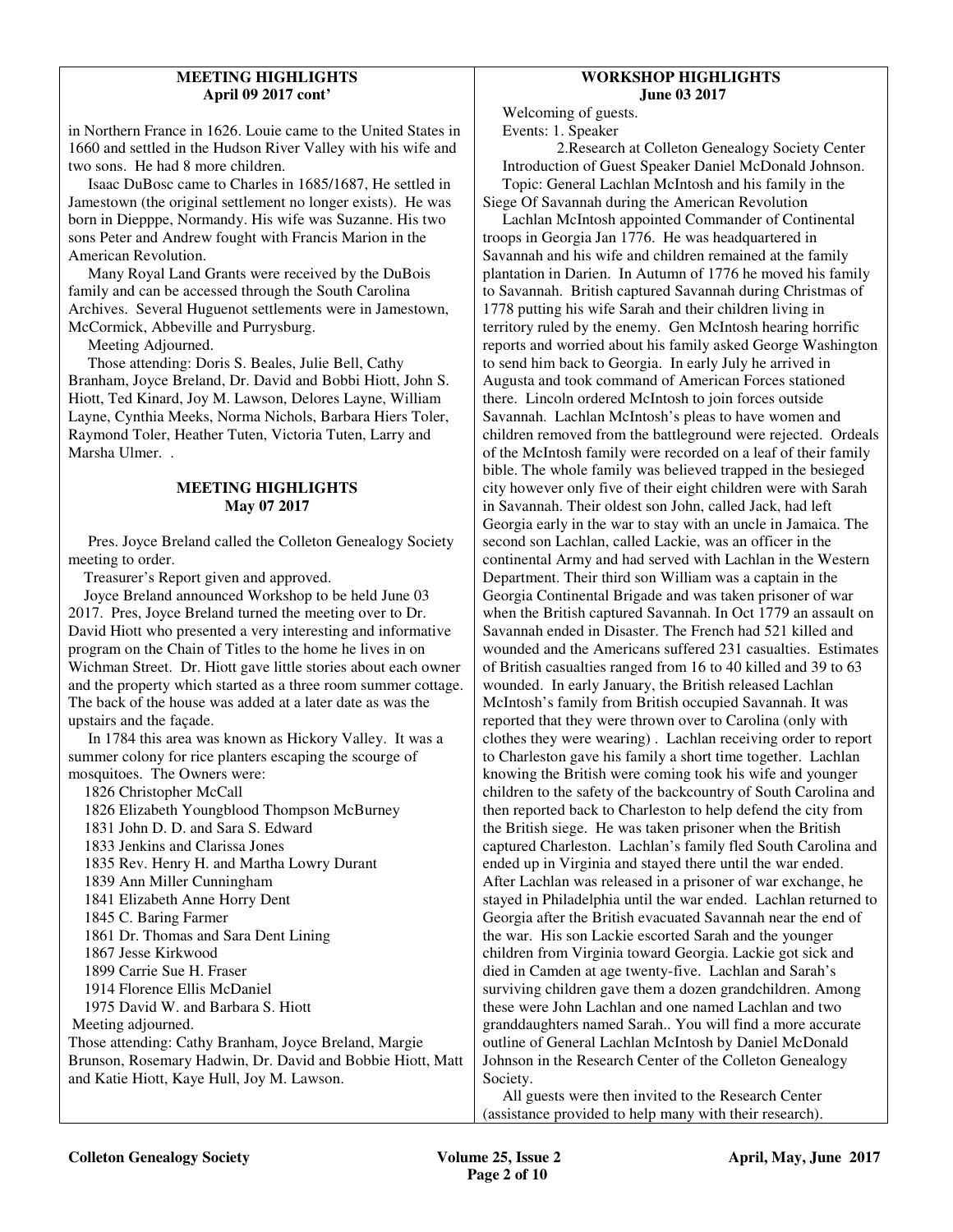# **THANK YOU**

We wish to send a special thank you to those who gave a monetary gift to Colleton Genealogy Society.

Virginia Baksa Helen Brabham Bernie Crosby Nita Glover Eason Patrick & Beverly Gilmore Dorothy Glover Tracy Johnson Clarence Ryan Michael & Shelley Warren

## . **PARKER FUNERAL HOME RECORDS**

**Brabham Sr, Jesse Dubois**  b. Jun 01 1879 Savannah, GA d. Jan 17 1959 Walterboro, SC bur: Lodge Methodist Church Cemetery Occ: Retired Merchant Spouse: Laura Mae Ulmer Father: William F. Brabham b. Bamberg, SC Mother: Sarah Harper b. Charleston, SC Son: Jesse D. Brabham Jr Dau: Mrs. Revere Benton of Walterboro, SC Mrs. Jimmie Rae Fender of Walterboro, SC Bro: J. E. Brabham of Ridgeland, SC J. A. Brabham of Lodge, SC Sis: Mrs W. P. Ulmer of Walterboro, SC Mrs. E. J. Carter of Walterboro, SC 2 Grandchildren

## **Breland, David Legare "Danny"**

b. Aug 16 1938 Colleton County, SC d. Jun 03 1959 Colleton County Hospital, Colleton Co, SC bur: Black Creek Baptist Church Cemetery Father:Berkley Breland b. Colleton County, SC Mother: Carrie Mae Breland b. Colleton County, SC Grandparent: David Breland Sr of Walterboro, SC

## **Breland, Janie Mae Nettles**

b. Mar 11 1904 Colleton County, SC d. Jan 08 1959 Colleton County Hospital, Colleton Co, bur: Bethel Methodist Church Cemetery Spouse: W. B. Breland Father: Manley Nettles b. Colleton County, SC Mother: Martha Nettles b. Colleton County, SC Son: Klein Breland of Augusta, GA Edward, Leroy & John Donald Breland of Ruffin, SC Dau: Mrs. Theodore Stanfield of Ruffin, SC Mrs. Herman Dopson of White Hall, SC Mrs. John McFadden of Baddin, NC Bro: Henry Nettles of Hendersonville, SC Harvey & Sammie Nettles of Ruffin, SC William Nettles of Walterboro, SC Aaron Nettles of Mt. Pleasant, SC Sis: Mrs. Van Pye of Walterboro, SC 15 Grandchildren

## **PARKER FUNERAL HOME RECORDS Cont'**

**Buchanan, James Dan** 

b. Feb 01 1877 Colleton County, SC d. Feb 08 1959 Colleton County Hospital, Colleton Co, SC bur: Adnah Methodist Church Cemetery Occ: Retired Farmer Spouse: Della Bishop Father: J. D. Buchanan b. Colleton County, SC Mother: Sarah Benton b. Colleton County, SC Dau: Mrs. Maurice Thompson of Charleston, SC Sis: Mrs. Ida Harrison of Lodge, SC

## **Bush, Robert Burk Head**

b. Oct 17 1875 Caldwell, NC d. Jul 01 1959 Colleton County Hospital, Colleton Co, SC bur: Live Oak Cemetery Occ: Retired Building Contractor Spouse: Siddie Underdown Father: M. Wilton Bush b. Caldwell County, NC Mother: Mary Jane Prestwood b. Caldwell County, NC Son: Ralph Everett Bush of Norfolk, VA Dau: Mrs. Marion (Juanita Bush) Glover of Walterboro, SC Bro: Edward P. Bush of Danville, VA M. Ceciro Bush of Portsmouth, VA Thurmond Bush of Drexel, NC D. Taylor Bush of Danville, VA Col. Samuel T. Bush of Pasedena, CA 4 Grandchildren 3 Great Grandchildren

## **Carson, Mary Jomimah Utsey**

b. Mar 29 1889 b. Smoak, SC d. Mar 22 1959 Welch Creek bur: Green Pond Methodist Church Cemetery Spouse: Joseph Ellie Carson Father: Lou Utsey b. Smoak, Colleton Co, SC Mother: Sarah Elizabeth Spell b. Smoak, Colleton Co, SC Son: Joseph A. Carson of Walterboro, SC Joseph E. Carson Jr of Greenville, SC Stepson: Johnny Lewis Carson of Florida Dau: Mrs. Lloyd Craven, Mrs. Leroy Craven, Mrs. J. J. Craven, Mrs. Riddick Craven all of Walterboro, SC Mrs. John McCraw of N. Charleston, SC Mrs. Robert Ginn Jr of Canadys, SC Bro: B. M. Utsey of Smoaks, SC Sis: Mrs. Annie Wilson of Smoaks, SC Mrs. Jannie Ackerman of St. George, SC 29 Grandchildren 1 great grandchild **Carter, Samuel Prriolean**  b. Jul 14 1889 b. Bamberg County, SC d. Sep 20 1959

bur: Carter's Ford Baptist Church Cemetery Father: Charlie F. Carter b. Ehrhardt, SC Mother: Hattie Sue Bishop b. Ehrhardt, SC Son: Harold Carter of Tennessee Dau; Mrs. Alma Ruth Nicoletto of Tampa, FL Bro: Floyd B. Carter of Holly Hill, SC & W. H, Carter of Florida Sis: Mrs. Emma Bennett of N. Charleston, SC Mrs. Fannie Bennett of of Lodge, SC & Miss Ann Carter of Walterboro, SC.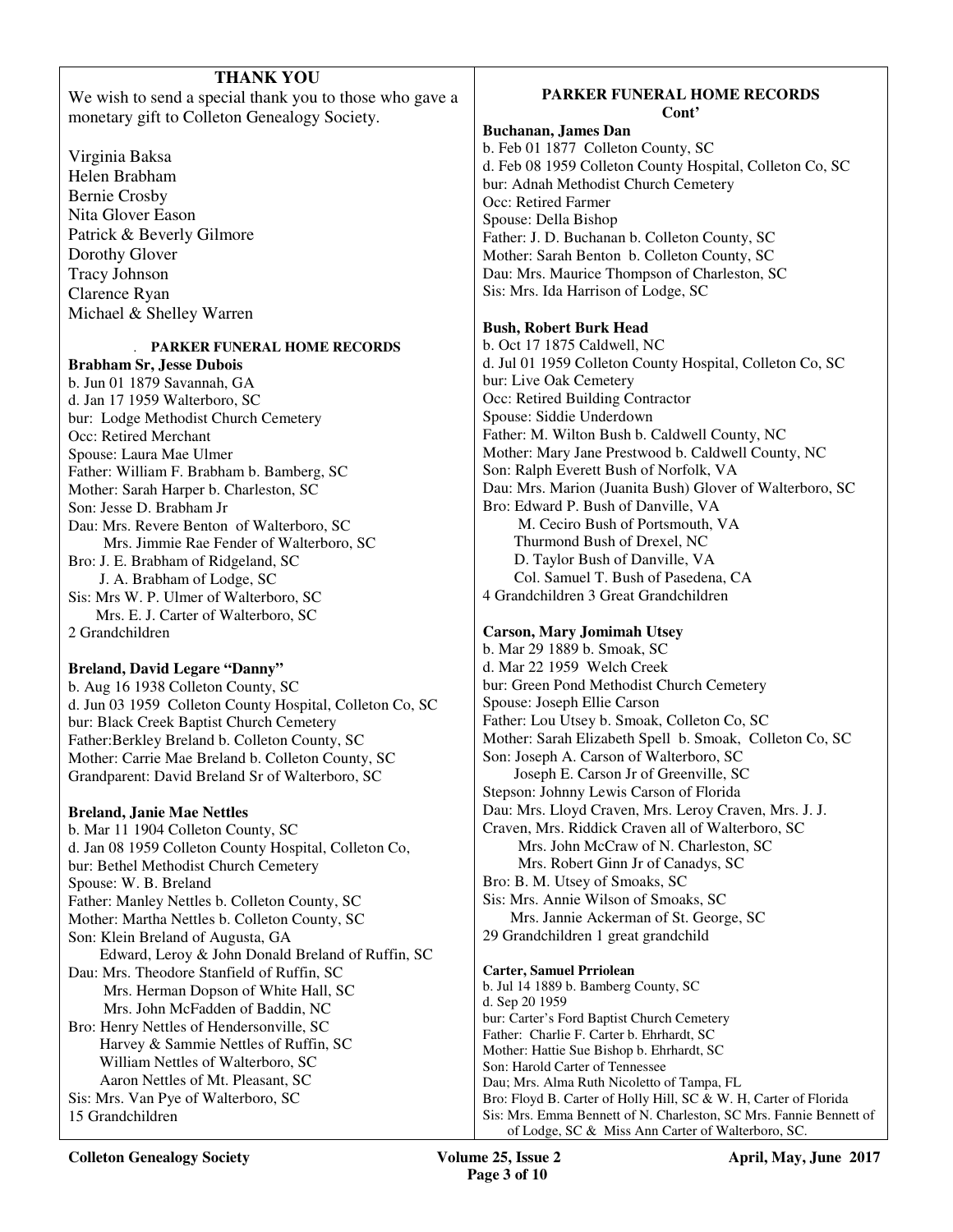| Cont'<br><b>Craven, Mae Barwich</b><br><b>Cohen, Rose Richman</b><br>b. Apr 08 1907 Beaufort, SC<br>b. Jan 01 1898 Colleton<br>d. Aug 26 1959 Walterboro, Colleton County, SC<br>d. Sep 20 1959 Colleton<br>bur: Beth Israel Cemetery, Beaufort, SC<br>bur: Pleasant Grove<br>Spouse: Sol Cohen<br>Spouse: Oliver Taylor C<br>Father: Samuel Richman b. Russia<br>Father: Andrew Judson 1<br>Mother: Ann Lipsitz b. Russia<br>Mother: Margaret Elizab<br>Son: David L. Cohen of Walterboro, SC<br>Foster-Son: Clarence O.<br>Sis: Miss Cecile Richman of Baltimore, MD                                                                                                                                                                                                                                                                                                                                                                                                                                                                                                                                                                                                                                                                                                                                                                                                                                                                                                                                                                                                                                                                                                                                                                                                                                                                                                                                                                                                                                                                                                                                                                                                                                                                                                                     |
|--------------------------------------------------------------------------------------------------------------------------------------------------------------------------------------------------------------------------------------------------------------------------------------------------------------------------------------------------------------------------------------------------------------------------------------------------------------------------------------------------------------------------------------------------------------------------------------------------------------------------------------------------------------------------------------------------------------------------------------------------------------------------------------------------------------------------------------------------------------------------------------------------------------------------------------------------------------------------------------------------------------------------------------------------------------------------------------------------------------------------------------------------------------------------------------------------------------------------------------------------------------------------------------------------------------------------------------------------------------------------------------------------------------------------------------------------------------------------------------------------------------------------------------------------------------------------------------------------------------------------------------------------------------------------------------------------------------------------------------------------------------------------------------------------------------------------------------------------------------------------------------------------------------------------------------------------------------------------------------------------------------------------------------------------------------------------------------------------------------------------------------------------------------------------------------------------------------------------------------------------------------------------------------------|
| Dau: Vera Esay of Walte<br>Mrs. Barney Schoenberg of Atlanta, GA<br>Louise McElendor<br><b>Colson, Colonel Heyward</b><br>Bro: A. J. and H. W. Ba<br>b. Nov 06 1906 Colleton County, SC<br>T. A. Barwich of J.<br>d. Aug 17 1959 Beaufort, SC<br>7 Grandchildren<br>bur: Bedon Baptist Church Cemetery<br>Occ: Painter of Parris Island<br><b>Crosby, Mary Alice Ca</b><br>Div<br>b. Jun 22 1878 Colleton<br>Father: John M. Cohen b. Colleton County, SC<br>d. Jul 08 1959 Ruffin, S<br>Mother: Elizabeth Wasson b. Colleton County, SC<br>bur: Old Field Creek Ce<br>Bro: Johnnie R. Colson of Walterboro, SC<br>Spouse: Charles J. Crosb<br>Boyd C. Colson of Charleston, SC<br>Ansel G. Colson of Beaufort, SC<br>Father: W. M. E. Campb<br>Lonnie M. Colson of Walterboro, SC<br>Mother: Mary Rentz b.<br>Sis: Mrs.Dora Price, Mrs. Parker Craven, & Mrs. Louise Collins<br>Son: Reuben J. Crosby c<br>all of Walterboro, SC<br>Jesse G. Crosby of<br>Herbert Crosby of<br><b>Colson, Elizabeth Wasson</b><br>Dau: Mrs. Miriam Sande<br>b. Oct 07 1871 Colleton County, SC<br>Bro: J. G. Campbell of 1<br>d. Jun 16 1959 Walterboro, SC<br>Dr. M. R. Campbe<br>bur: Bedon Baptist Church Cemetery<br>Sis: Mrs. Mattie Givens<br>Spouse: J. M. Colson<br>Father: Jack Wasson b. Colleton County, SC<br>2 Grandchildren<br>Mother: Martha Bazzle b. Colleton County, SC<br>Son: J. R. and Lonnie Colson of Walterboro, SC<br><b>Crosby, Dozier</b><br>Boyd Colson of Charleston, SC<br>b. May 25 1887 Colletor<br>C. H. and Ansel Colson of Beaufort, SC<br>d. Jan 28 1959 Colleton<br>Dau: Mrs. Dora Price, Mrs. P. B. Craven & Louise Collins all of<br>bur: Adnah Church Cem<br>Walterboro, SC<br>Occ: Retired Farmer & I<br>19 Grandchildren and 35 Great Grandchildren<br>Spouse: Vinitia Godley<br>Father: Henry G. "Gary"<br><b>Cone, Martha Maude Reeves</b><br>b. Jun 24 1885 b. Colleton County, SC<br>Mother: Helen Dopson<br>d. May 14 1959 Cottageville, SC<br>Son: Ralph D. Crosby of<br>bur: Fox Cemetery<br>Sis: Mrs. C. B. Godley o<br>Spouse: Joseph H. Cone<br>6 Grandchildren<br>Father: George M. Reeves b. Colleton County, SC<br>Mother: Rachel Rumph b. Colleton County, SC<br>Crosby, Herbert<br>Son: George B, H. Ellison, Capers D., & Joseph P. Cone all of |

#### **PARKER FUNDER RECORDS Cont'**

County, SC County Hospital, Colleton County, SC `raven Barwich b. Colleton County, SC beth Lott b. Colleton C ounty, SC Barwich erboro, SC n of Walterboro, SC arwich of Walterboro, SC Jackson, Miss **Crosby, Mary Alice Campbell**  l County, SC d. Jul 08 1959 Ruffin, SC metery Spouse: Charles J. Crosby bell b. Colleton County, SC Colleton County, SC of Florida St Petersburg Ruffin, SC ers of Walterboro, SC

Miami, FL ell of Anderson, SC of Varnville, SC

n County, SC County Hospital, Colleton County, SC etery Lumberman " Crosby b. Colleton County, SC b. Colleton County, SC f Norfolk, VA of Ashepoo, SC.

 $\mathop{\rm SC}$ n County Hospital, Colleton Co, SC metery  $\gamma$  b. Ruffin, SC Colleton County, SC Ruffin, SC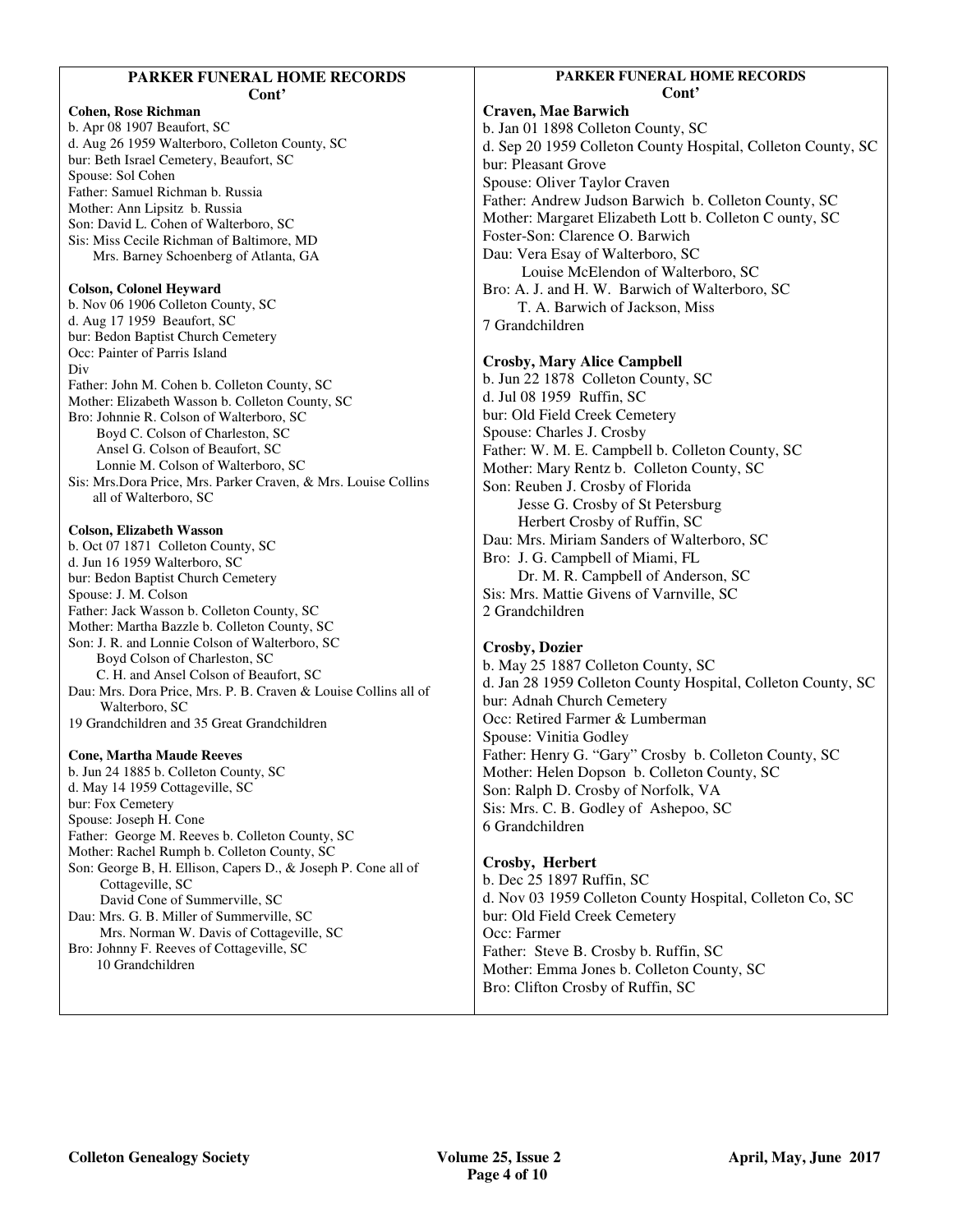## **DESCENDANTS OF JACOB MARTIN CROSBY**

*Generation Five Cont'* 

#### *Continuation of Children of William Dan Breland Sr*

- 414 vii. Mitchell Aquilla Breland, born December 19 1937 in Ruffin, Colleton Co, SC, occupation Retired Military and Farmer, He married Katherine Ermine Grayson, December 21 1957 in Baptist Parsonage, Lodge, SC by Rev Arthur W. Martin, born January 20 1940 in Bennett's Hospital, Ruffin, Colleton Co, SC (daughter of James Edward Grayson Jr and Doris Vivian Murdaugh).
- 415 viii. Ronald Martin Breland, born June 21 1943 in Colleton Co, SC, died September 14 1981 in Columbia, Richland Co, SC, buried Breland Cemetery, Ruffin, Colleton Co, SC, occupation Auto Parts Specialist He married Shirley Jeanne Herndon, Aug 3 1963 in Pine Grove Baptist Church, Walterboro, SC, born August 13 1941 in EsDorn Hospital, Walterboro, SC (daughter of Tal H. Herndon Sr and Gladys Lee Searson),
- 126. **Ida "Versie" Breland**, born July 16 1907 in Ruffin, Colleton Co, SC, died December 22 2002 in Colleton Medical Center, Walterboro, SC, buried Doctor's Creek Baptist Church, Walterboro, SC. She married (1) **Joseph Monnie Bennett Sr**, April 15 1928 in Home of Probate Judge I. A. Smoak, Walterboro, SC, born Dec 1 1881 in Colleton Co, SC (son of **Robert P. "Bud" Bennett** and **Delilah "Lila" Warren**), died July 28 1948 in New Roper Hospital, Charleston, SC, buried Doctor's Creek Baptist Church, Walterboro, SC, occupation Farmer.
	- *Children:*<br>416 i. Joseph Mo
		- 416 i. Joseph Monnie Bennett Jr, born August 6 1929, died Nov 03 2008 Ridgeland, Jasper Co, SC occupation Medical Doctor. He married Barbara Little, March 14 1964.

 She married (2) **Gary Parker Chassereau**, Nov 3 1949 in Home of Rev Walter Black, Ruffin, SC, born August 18 1908 in Colleton Co, SC (son of **Broadus "Gary" Chassereau** and **Queen "Victoria" Bennett**), died April 17 1985 in Ruffin, Colleton Co, SC, buried Doctor's Creek Baptist Church, Walterboro, SC, occupation Farmer.

127. **George Quillie "Bud" Bishop**, born December 15 1874 in Colleton Co, SC, died October 14 1947 in Islandton, Colleton Co, SC, buried Peniel Baptist Church, Islandton, SC, occupation Merchant and Farmer. He married **Rosa Marilla Stone**, January 27 1897, born September 5 1874 in Colleton Co, SC (daughter of **William Henry Stone** and **Hariet "Hattie" Herndon**), died February 3 1959 in Colleton County Hosp, Walterboro, SC, buried Peniel Baptist Church, Islandton, SC.

#### *Children:*

- 417 i. Willie Reed Bishop, born Sep 8 1898 in Colleton Co, SC, died July 23 1980 in Colleton Regional Hospital, Walterboro, SC, buried Peniel Baptist Church, Islandton, SC, occupation Retired from the South Carolina State Forestry Department. He married Viola Jones, born Apr 7 1903 in Colleton Co, SC (daughter of Robert Newton Jones and Effie R. Connelly), died April 18 1978 in Oakwood Health Care Center, Walterboro, SC, buried Peniel Baptist Church, Islandton, SC, occupation Operator of the Cane Branch Fire Tower for 25 years.
- 418 ii. William Jasper Bishop, born April 24 1900 in Islandton, Colleton Co, SC, died March 23 1988 in Johns Island Nursing Home, Johns Island, SC, buried Peniel Baptist Church, Islandton, SC, occupation Retired Fire Warden with the South Carolina Forestry Commission and Farmer. He married (1) Allie Murdaugh, born March 13 1904 in Islandton, Colleton County, SC (daughter of William Clemmons "Clem" Murdaugh and Maggie Meloni Rentz), died July 5 1968 in Charleston Hospital, Charleston, SC, buried Peniel Baptist Church, Islandton, SC. He married (2) Marie Garvin.
- 419 iii. Wesley Leonard Bishop, born Jun 8 1902, died Sep 6 1911, buried Peniel Baptist Church, Islandton, SC.
- 420 iv. Walter Edward Bishop, born April 28 1904 in Colleton Co, SC, died May 1 1971 in Hampton County Hospital, Varnville, SC, buried New Hope Advent Christian Church, Islandton, SC, occupation Farmer. He married Nora Lane Kinsey, October 21 1934, born April 4 1915 in Ruffin, Colleton County, SC (daughter of William Ransom "Rance" Kinsey and Rosina Lane), died August 28 2005 in Colleton Medical Center, Walterboro, SC, buried New Hope Advent Christian Church, Islandton, SC, occupation Worked for Youngwear and retired from Ridgeland Dress Plant.
- 421 v. Lonnie Lloyd Bishop, born March 16 1906 in Colleton Co, SC, died November 19 1956 in Roper Hospital, Charleston, SC, buried Peniel Baptist Church, Islandton, SC, occupation Carpenter.
- 422 vi. Dennis Lee "Denny" Bishop, born November 16 1908 in Islandton, Colleton Co, SC, died May 18 1996 in Columbia Colleton Medical Center, Walterboro, SC, buried Peniel Baptist Church, Islandton, SC, occupation Retired Farmer/Carpenter. He married (1) Zule Carlee Nettles, December 25 1932, born November 6 1915 in Colleton Co, SC (daughter of Jasper P. Nettles and Sarah Jean Benton), died May 19 1954 in Colleton County Hospital, Walterboro, SC, buried Shiloh Baptist Church, Ruffin, SC. He married (2) Iris Lyons, September 14 1960, born July 13 1931 in Smoaks, Colleton Co, SC (daughter of Gilbert W. Lyons and Audrey I. Lyons), died August 22 1995 in Colleton Regional Hospital, Walterboro, SC, buried Peniel Baptist Church, Islandton, SC.
- 423 vii. Rose Ella Bishop, born June 29 1911 in Colleton Co, SC, died July 1 1996 in Islandton, Colleton Co, SC, buried Peniel Baptist Church, Islandton, SC, occupation Retired Supervisor Walterboro Dress Plant. She married (1) Ralph Edward Cope, born May 11 1900, died January 31 1932. She married (2) Fairey L. Nettles, November 11 1939, born November 22 1913 in Colleton Co, SC (son of Jasper P. Nettles and Sarah Jean Benton), died November 24 1989 in Colleton Regional Hospital, Walterboro, SC, occupation Retired Carpenter, buried Peniel Baptist Church, Islandton, SC.
- 424 viii. Pearl Leila Virginia Bishop, born October 10 1912 in Colleton Co, SC, died Jun 5 1964 in Colleton Co Hospital, Walterboro, SC, buried Peniel Baptist Church, Islandton, SC. She married Francis Willard Varnadoe, born December 28 1910 in Colleton Co, SC (son of Miles Addison Varnadoe and Eliza Pauline Martin), died November 17 1997 in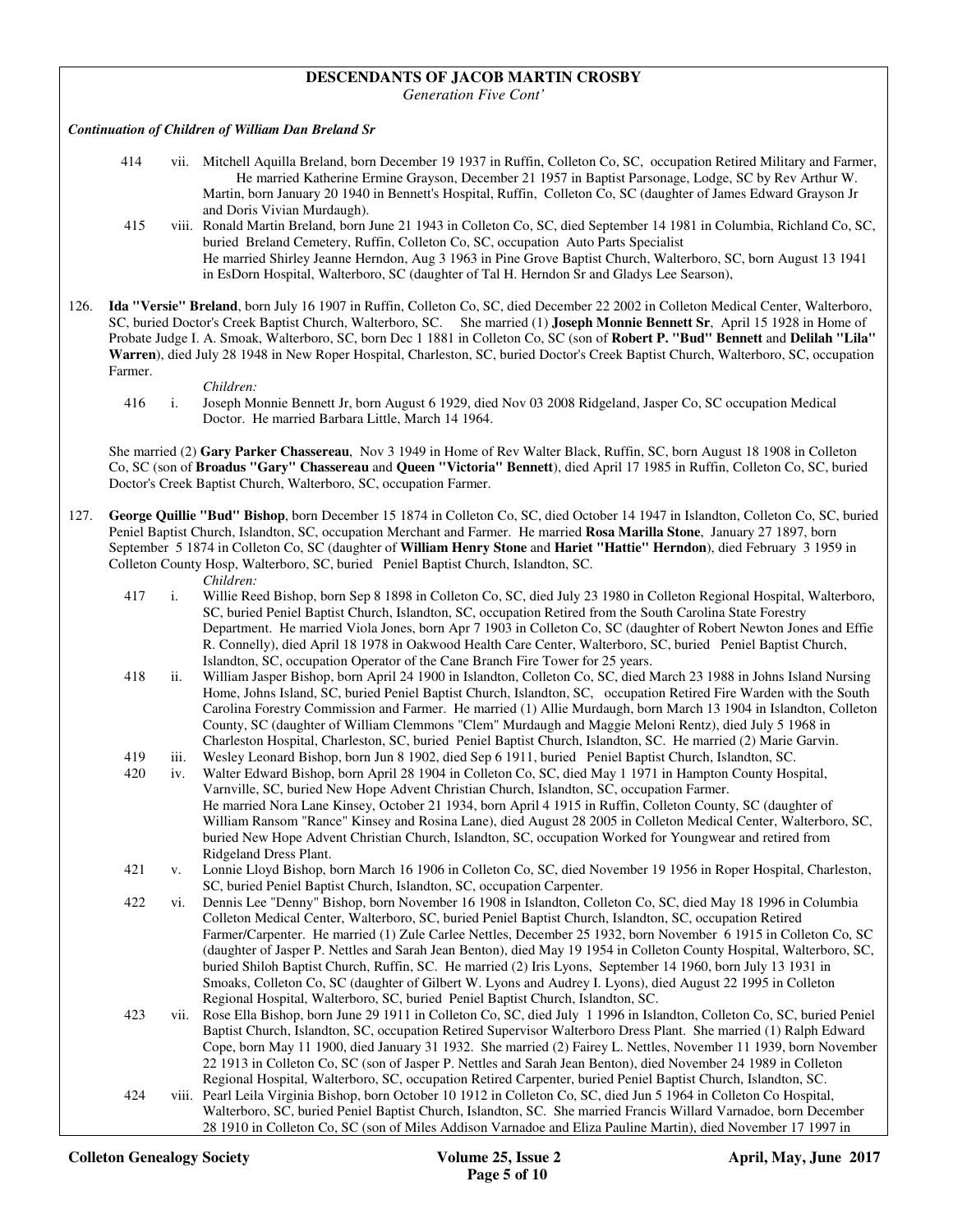Colleton Medical Center, Walterboro, SC, buried Peniel Baptist Church, Islandton, SC, occupation Retired from the Forestry Commission.

- 128. **Beulah M. Bishop**, born February 22 1877 in Colleton Co, SC, died May 7 1939 in Colleton Co, SC, buried in Peniel Baptist Church, Islandton, SC. She married **Matthew William Stone**, January 14 1896, born January 15 1873 in Colleton Co, SC (son of **Matthew Reid Stone** and **Rosa Elizabeth Rentz**), died July 06 1948 in Walterboro, Colleton Co, SC, buried Peniel Baptist Church, Islandton, SC.
	- *Children:*<br>425 i. Mathew F i. Mathew Raymond Stone Sr, born June 51898, died December 10 1979, buried Forest Lawn Memorial Park Cemetery, College Park, GA. He married Sallie Mae Hambrick, November 8 1921, born June 17 1898, died Nov 19 1986 Fulton, GA (daughter of Alexander H. Hambrick and Beatrice Johnson).
	- 426 ii. Alina Stone, born November 02 1900, died May 16 1903, buried Peniel Baptist Church, Islandton, SC.
	- 427 iii. Lorene Stone, born July 19 1904. She married Cozy McDonald Owens, March 23 1918, born December 26 1894 in Hampton Co, SC (son of Thomas Owens and Dora Elizabeth Priester), died January 12 1935 in Walterboro, Colleton Co, SC, buried Sandy Run Baptist Church, Hampton, SC. married (2) Mr. Harvey.
	- 428 iv. Rose Elizabeth Stone, born March 23 1908, died Jan 22 1986 buried Sandy Run Baptist Church. She married (1) Joseph Dowling Langdale, May 04 1929, born March 28 1889 (son of Charles Lawrence Mouzon Langdale and Janie Hiott), died April 28 1947, buried Pleasant Grove Baptist Church, Walterboro, Colleton Co, SC. She married (2) Donnie Hugh Smoak, October 09 1959, born November 24 1906, died May of 1960.
	- 429 v. Herbert Oscar Stone, born February 03 1910, died May 01 1975, buried Lakeside Memory Gardens Cemetery, Umatilla, FL. He married Lula Mae Williams, January 13 1927, born January 19 1911 died Dec 15 1999 Tavares, Lake Co, FL buried Lakeside Memory Gardens (daughter of John Calvin Williams and Lular Stuckey) .
	- 430 vi. Heber Stone Sr, born February 19 1915 died Nov 04 2002 buried Arlington Park Cemetery, Jacksonville, FL He married (1) Frances Mae Carden, April 02 1938, divorced March 08 1946, born April 25 1921 died Sep 22 2011. He married (2) Alberta Mosley, May 07 1948, born February 13 1913 died Jul 23 1991 buried Arlington Park Cemetery, Jacksonville, Duval Co, FL.
- 129. **Lucia S. Bishop**, born June 11 1880 in Colleton Co, SC, died October 17 1977 in Brunswick, GA, buried Rice Patch Christian Church, Islandton, SC. She married **Preacher Lamar Polk**, born February 23 1877 in Colleton Co, SC (son of **Isaac Oliver Polk Jr** and **Joanna Anna Murdaugh**), died October 17 1931 in Screven Co, GA, buried Rice Patch Christian Church, Islandton, SC. *Children:*
	- 431 i. Isaac Lamar Polk, born October 07 1903 in Colleton Co, SC, died December 15 1974 in Savannah, Chatham Co, GA, buried Oak Grove United Methodist Church Cemetery, Screven Co, GA. He married Neta Elizabeth Turner, born September 20 1911 in Screven Co, GA, died October 17 1955 in Jenkins Co, GA, buried Oak Grove United Methodist Church Cemetery, Screven County, GA.
	- 432 ii. Vivian Polk, born November 01 1904 in Colleton Co, SC, died October 04 1988 in Brunswick, Glynn Co, GA, buried Rice Patch Christian Church, Islandton, SC.
	- 433 iii. Geneva Beatrice Polk, born April 27 1907 in Colleton Co, SC, died October 05 1986 in Glynn County, GA, buried Rice Patch Christian Church, Islandton, SC.
- 130. **Mollie Mary Ann Bishop**, born March 29 1882 in Colleton Co, SC, died Oct 8 1982 in Oakwood Health Care Center, Walterboro, SC, buried Greenlawn Memorial Gardens, Walterboro, SC. She married **Thomas Jefferson "Jeff" Blocker**, November 07 1909, born August 12 1868 in Colleton Co, SC (son of **James Blocker** and **Remley Smoak**), died Dec 8 1937 in Colleton Co, SC, buried Peniel United Methodist Church, Walterboro, Colleton Co, SC, occupation Farmer.
	- *Children:*
	- 434 i. Jessie Blocker, born August 30 1912 in Colleton Co, SC, died October 02 1993 in Colleton Co, SC, buried Greenlawn Memorial Gardens, Walterboro, SC. She married Bartow Louis Crosby, Jan 6 1931, divorced, born October 25 1902 in Colleton Co, SC (son of Archibald Calvin "Archie" Crosby and Bertha Rebecca Varnadoe), died August 18 1972 in St Francis Hospital, Charleston, SC, buried Bedon Baptist Church, Walterboro, SC, occupation Retired Barber.
	- 435 ii. Sherrill Blocker, born July 26 1916 in Colleton Co, SC, died November 18 1995 in Roper Hospital, Charleston, SC, buried Live Oak Cemetery, Walterboro, Colleton Co, SC, occupation Retired President of Walterboro Marine Inc. He married Annie Claire Mouzon, born December 13 1915 died Jun 15 1997 buried Live Oak Cemetery, Walterboro, Colleton Co.SC (daughter of Peter Bonneau Mouzon and Julia Maxwell).
- 131. **Nettie Bishop**, born May 25 1884 in Colleton Co, SC, died January 20 1959 in Williston, Barnwell Co, SC, buried Peniel Baptist Church, Islandton, SC. She married (1) **Laurence Edward "Eddie" Crosby**, January 10 1909, born July 11 1884 in Colleton Co, SC (son of **Calvin Charles Crosby** and **Minerva O'Quinn**), died November 20 1911 in Colleton Co, SC, buried Bedon Baptist Church, Walterboro, SC.
	- *Children:*
	- 436 i. Edward Kisler "Burdette" Crosby, born November 09 1909 in Walterboro, Colleton Co, SC, died September 17 1969 in Lincoln Co, NC. He married Margaret Janie Houser, December 12 1936 in Lincoln Co, NC, born September 21 1919, died February 12 2005 in Vale, Lincoln Co, NC.

 She married (2) **Alonzo L. Blocker**, January 19 1916, born September 15 1857 in Colleton Co SC (son of **Augustus Morgan Blocker** and **Catherine "Cat" Beach**), died July 17 1931 in Mt Holly, Gaston Co, NC.

- *Children:*
- 437 ii. William Alonzo Blocker, born September 04 1917 Colleton Co, SC died Jun 22 1993 buried Westport Baptist Church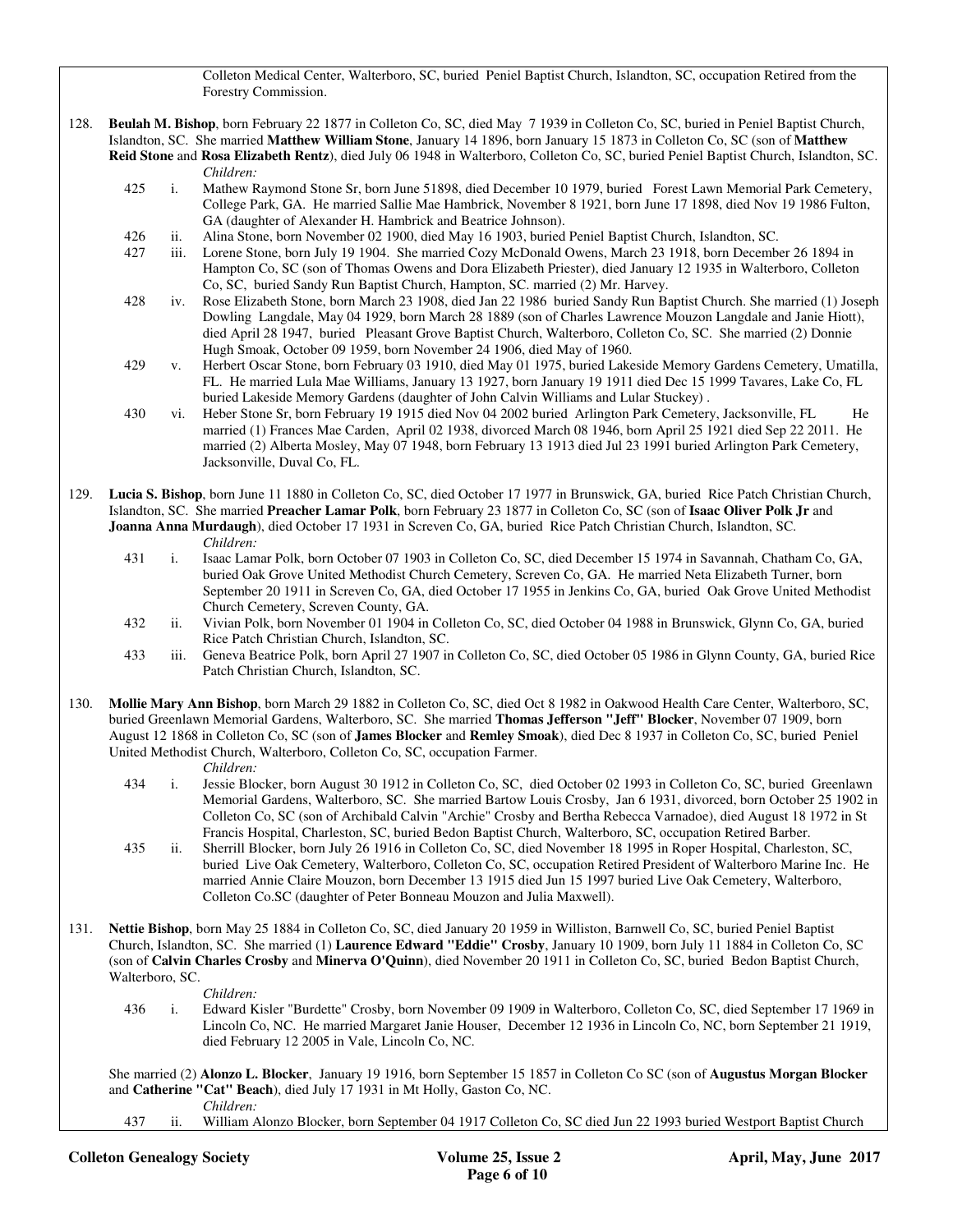Cemetery, Denver, Lincoln Co, NC. He married Blanche Harkey, born December 19 1917 died Jan 19 1995 buried Westport Baptist Church Cemetery, Denver, Lincoln Co, NC (daughter of Lindsay Lester Harkey and Debbie Lee Mayhew).

- 438 iii. Julia Vernell Blocker, born May 02 1920 in South Carolina. She married Chatman Walker, Jun 25 1938 Rowan Co, NC born March 10 1920 Belleville Yale, AK died Nov 01 1993 buried Guilford Memorial Park, Greensboro, Guilford Co, NC (son of Theodore Walker and Mary Rutledge) .
- 132. **Frank Junior Bishop Sr**, born July 25 1887 in Colleton Co, SC, died November 23 1916 in Colleton Co, SC, buried Adnah United Methodist Church, Islandton, SC, occupation Farmer. He married **Mamie Eugenia "Mamie" Murdaugh**, born June 9 1887 in Colleton Co, SC (daughter of **Josiah Putnam "Joe" Murdaugh** and **Mary "Jane" Cornelia Rice**), died August 26 1955 in Colleton County Hospital, Walterboro, SC, buried Adnah United Methodist Church, Islandton, SC
	-
	- *Children:*<br>439 i. Paschal Li i. Paschal Liston Bishop Sr, born October 23 1913 in Colleton Co, SC, died February 26 1984 in Islandton, Colleton Co, SC, buried Adnah United Methodist Church, Islandton, SC, occupation Retired Employee of the Charleston Naval Shipyard, Charleston, SC. He married Bessie Lee Polk, born November 2 1916 in Colleton Co, SC (daughter of Jessie Polk and Laura Lucille Polk), died June 13 2003 in Islandton, Colleton Co, SC, buried Adnah United Methodist Church, Islandton, SC.
	- 440 ii. Frank Junior Bishop Jr, born March 26 1916 in Islandton, Colleton Co, SC, died November 19 1951 in Colleton Co, SC, buried Adnah United Methodist Church, Islandton, SC, occupation Farmer, never married.
	- 441 iii. Alene Cornelia Bishop, born June 2 1917 in Islandton, Colleton Co, SC, died November 26 2001 in Islandton, Colleton Co, SC, buried Adnah United Methodist Church, Islandton, SC, occupation Retired Supervisor Dress Plant. She married Legare Willie Sineath, February 12 1934 in Hampton, SC, born July 17 1913 in Islandton, Colleton Co, SC (son of Robert Wilson Sineath and Dora Ethel Bishop), died Sep 7 1981 in Colleton Regional Hospital, Walterboro, SC, buried Adnah United Methodist Church, Islandton, SC occupation Retired SelfEemployed Truck Driver and Farmer.
- 133. **Lillian "Lillie" Bishop**, born October 29 1889 in Colleton Co, SC, died August 27 1968 in Ridgeland, Jasper Co, SC, buried Ridgeland Cemetery, Ridgeland, Jasper Co, SC. She married **Hunter Rowland Satterwhite**, born She married Hunter Rowland Satterwhite, born February 25 1885 in Haverlock, NC, died February 07 1945 in Jasper Co, SC, buried Ridgeland Cemetery, Ridgeland, Jasper Co, SC, occupation Lumber Inspector. *Children:*
	- 442 i. Hilton Dwight Satterwhite, born January 15 1914, died February 18 1997, buried Elmwood Cemetery, Birmingham, Jefferson Co, AL. He married Margie Laverne Hiers, born August 13 1920 died Jun 15 1999 in Alabama (daughter of Robert J. Hiers and Lila Downs)..
	- 443 ii. Pearl Satterwhite, born September 17 1915, died 1995, buried in Greenwood Cemetery, Montgomery, Montgomery Co. Ala. She married Clarence H. Hooper, born 1905, died 1969, buried Greenwood Cemetery, Montgomery, Montgomery Co. Ala.
	- 444 iii. Ada Bell Satterwhite, born August 31 1917, died April 19 2005 in Georgia. She married (1) Lee Boone. She married (2) Mr. DeLoach.
	- 445 iv. Hunter "Leo" Satterwhite, born December 21 1919 in South Carolina, died July 11 1997 in Tennessee, buried Roselawn Memorial Gardens, Murfreesboro.Ruthford Co, TN He married Frances Erlyne Howland.
	- 446 v. Winifred Satterwhite, born July 05 1923. She married Harry Price, born January 19 1909.
- 134. **Oscar Herbert "Boss" Bishop**, born December 02 1890 in Colleton Co, SC, died October 08 1955 in Roper Hospital, Charleston, SC, buried Evergreen Cemetery, Beaufort, SC, occupation Farmer. He married **Ruth Godley**, born February 03 1892 in Colleton Co, SC (daughter of **John Benjamin Godley** and **Harriett Amanda Stone**), died May 21 1954 in Walterboro, Colleton Co, SC, buried Evergreen Cemetery, Beaufort, SC.

*Children:*

- 447 i. Oscar Rudolph Bishop Sr, born about 1914 in Islandton, Colleton Co, SC, died January 17 1988, buried 88 in Evergreen Cemetery, Beaufort, SC, military World War II veteran and served in the Pacific., occupation Retired in 1972 from the South Carolina Employment Security Commission and Farmer on St. Helena Island for many years. He married Ruth Steinmayer, born Oct 3 1915 in Hampton Co, SC, died May 30 1981 in Charleston Hospital, Charleston, SC, buried Evergreen Memorial Cemetery, Frogmore, SC.
- 448 ii. James Russell Bishop, born November 15 1915, died June 23 1966, buried Evergreen Cemetery, Beaufort, SC. He married Mildred Ruby Vierra, born February 22 1923, died July 27 1987, buried Evergreen Cemetery, Beaufort, SC.
- 449 iii. William Benjamin Bishop, born January 01 1918 in Walterboro, Colleton Co, SC, died July 10 1979 in Beaufort Memorial Hospital, Beaufort, SC, occupation Retired Merchant, buried in St Helena's Episcopal Church, Beaufort, SC. He married Myrtle Carlisle Roache, born March 03 1919 died Jun 0 2003 Beaufort Memorial Hospital, Beaufort,SC buried St. Helena's Episcopal Church, Beaufort, SC (Myrtle married again to Quentin Tedder).
- 450 iv. James Cox Bishop, born August 20 1920, died July 18 2009, buried Evergreen Cemetery, Beaufort, SC. He married Emma Ellen Bishop, born December 14 1922 died Feb 27 2004 Beaufort, SC (daughter of Smith Bishop and Ellen Rawl).
- 135. **Rosetta Stone**, born July 22 1866 in Colleton Co, SC., died Jul 11 1951 Bluffton, Beaufort Co, SC buried Simmons Cemetery, Bluffton, Beaufort Co, SC. She married **John William "Bill" Simmons**, about 1888, born June 09 1865 in Walterboro, Colleton Co, SC (son of **John Mathew Simmons** and **Mary Maria Robertson**), died March 09 1929 in South Carolina, buried Simmons Cemetery, Bluffton, Beaufort Co, SC.

*Children:*<br>451a **Eunity** Len 451a Eunity Leneva Simmons born Dec 15 1887 Bluffton, Beaufort Co, SC died Feb 27 1959 Bluffton, Beaufort Co, SC buried St. Luke's United Methodist Church, Bluffton, SC married (1) Ira Melvin Beach (son of Archibald "Arch"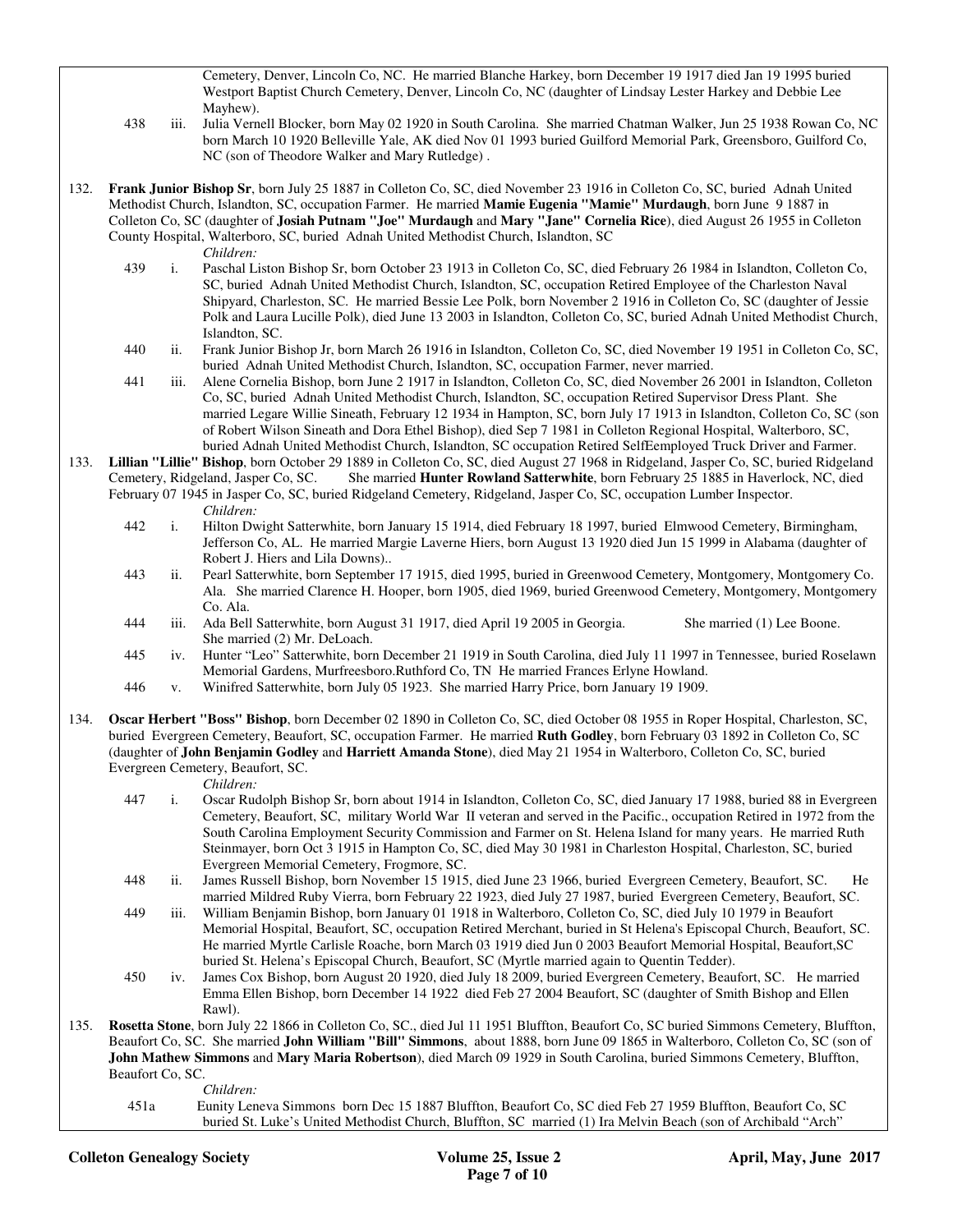Beach and Frances Caroline Hiott) married (2) Elmer Ben Wall (son of Johan Wooten Wall and Sarah Alice Cleland). 451b Herbert Benjamin Simmons born Dec 28 1890 SC died Dec 18 1958 Savannah, Chatham Co, GA buried Greenwich Cemetery, Savannah, GA married Iva Vivian Snyder born May 17 1893 Georgia died Jun 22 1982 Savannah, Chatham Co, GA . 451c Thomas Martin Simmons born Jul 06 1899 Beaufort Co, SC died Mar 14 1925 Bluffton, Beaufort Co, SC buried Simmons Cemetery, Bluffton, Beaufort Co, SC. 451d Henrietta Margaret Simmons born Oct 22 1902 Pritchardville, Beaufort Co, SC died Jun 27 1997 Jacksonville Beach, Duval Co, FL buried Greenlawn Cemetery, Jacksonville, Duval Co, FL married Edward Lawrence Lotz (son of Edward Lawrence Lotz Sr and Margaret E. Ryan) born Aug 08 1887 Charleston Co, SC died Feb 14 1977 Jacksonville, Duval Co, FL buried Greenlawn Cemetery, Jacksonville, Duval Co, FL. 451e Jesse R. Simmons born Feb 02 1905 Beaufort Co, SC died Oct 18 1996 married Gladys (last name unknown) 451f i. Harold M. Simmons, born November 29 1906 in Beaufort Co, SC, died March 11 1987 in Bluffton, Beaufort Co, SC, occupation Retired Plumber. He married Emily A. O'Quinn, born about 1918 in South Carolina (daughter of George Hardy O'Quinn and Catherine Proveaux). 451g Alberta Simmons born Jul 13 1908 died Nov 09 1996 buried St Luke's United Methodist Church, Bluffton, Beaufort Co, SC married Oscar Leverne Foote born Aug 27 1907 died Aug 13 1946 buried St Luke's United Methodist Church, Bluffton, Beaufort Co, SC 136. **Henrietta Stone**, born July 21 1866 in Colleton Co, SC, died December 06 1947 in Savannah, Chatham Co, GA.She married **Henry Ransom Padgett**, June 26 1881 in Colleton Co, SC, born May 26 1855 in Colleton Co, SC (son of **Elijah "Lige" Padgett Sr** and **Elizabeth Beverly**), died December 23 1935 in Savannah, Chatham Co, GA. *Children:* 452 i. Harry Jackson Padgett Sr, born December 10 1883 in Bluffton, Beaufort Co, SC, died September 23 1973 in Savannah, Chatham Co, GA. He married Georgia Clifford Chaplin, June 02 1909, born August 10 1893 in Beaufort Co, SC (daughter of James Peto Chaplin II and Tallulah Clifford Millen), died January 07 1969 in Savannah, Chatham Co, GA. 453 ii. John Samuel Padgett, born January 01 1885. 454 iii. Minnie Viola Padgett, born January 15 1886 in Beaufort Co, SC, died December 09 1967 in Glynn Co, GA. She married Edward Elmo Demery, about 1903, born August 17 1878 in South Carolina (son of John C. Dimery and Susan Willerson), died March 06 1917 in Colleton Co, SC, buried Carter's Ford Baptist Church, Lodge, SC. 455 iv. Julia Padgett, born about 1888 in South Carolina. 456 v. Sarah Padgett, born February of 1889 in South Carolina. 457 vi. Nellie Padgett, born April of 1892 in South Carolina. 458 vii. Alice Padgett, born December 08 1897 in Hilton Head, SC, died August 03 1983 in Savannah, Chatham Co, GA. She married Virgil Herman Hinson, June 09 1928 in Meldrim, Effingham Co, GA, born August 08 1896 in Jefferson Davis Co, GA, died December 16 1930 in Jefferson Davis Co, GA. 459 viii. Edward Padgett, born about 1906 in South Carolina. 142. **Angus B. DuBois**, born October 28 1870 in Colleton Co, SC, died September 4 1916 in Colleton Co, SC, buried in Peniel Baptist Church, Islandton, SC. He married **Lou Victoria Crosby**, about 1892, born June 18 1870 in Colleton Co, SC (daughter of **Henry E. Crosby** and **Mary Elizabeth Sineath**), died February 11 1955 in Walterboro, Colleton Co, SC, buried Peniel Baptist Church, Islandton, SC.

- *Children:*<br>460 i. David Lee 460 i. David Lee DuBois, born April 21 1893, died September 12 1896, buried Peniel Baptist Church, Islandton, SC.
- ii. Benjamin Franklin "Frank" DuBois, born September 25 1894 in Colleton Co, SC, died January 15 1969 in Colleton County Hospital, Walterboro, SC, buried Peniel Baptist Church, Islandton, SC, occupation Retired Farmer. He married Anna Dilla Crosby, April 1 1920, born September 9 1891 in Colleton Co, SC (daughter of Caleb P. Crosby and Anna F. Preacher), died September 18 1976 in Colleton Regional Hospital, Walterboro, SC, buried Peniel Baptist Church, Islandton, SC.
- 462 iii. Ruther Pearl DuBois, born May 31 1898, died September 14 1902, buried Peniel Baptist Church, Islandton, SC.
- 463 iv. Harry H. DuBois, born April 30 1900 in Colleton Co, SC, died Oct 1 1986 in Oakwood Health Care Center, Walterboro, SC, buried Peniel Baptist Church, Islandton, SC, occupation Retired Farmer. He married Irene Crosby, born July 6 1905 in Colleton Co, SC (daughter of Samuel William "Brunce" Crosby and Anita "Neta" Drawdy), died April 20 1979 in Colleton Regional Hospital, Walterboro, SC, buried Doctor's Creek Baptist Church, Walterboro, SC.
- 464 v. Lillie Jessie DuBois, born October 7 1905 in Colleton Co, SC, died June 14 1978 in Colleton Regional Hospital, Walterboro, SC, buried Rice Patch Christian Church, Islandton, SC. She married John Berry Polk, about 1925, born August 21 1897 (son of Joe Cephus Polk and Harriet "Hattie" O'Quinn), died June 30 1949 in Colleton County Hospital, Walterboro, SC, buried Rice Patch Christian Church, Islandton, SC.
- 144. **Joseph Christian DuBois**, born July 03 1882 in Colleton Co, SC, died March 14 1968 in Brandon, Hillsborough Co, FL, buried Springhead Cemetery, Lakeland, Polk Co, FL. He married **Lela Edith Pollard**, born January 24 1888 in Plant City, Hillsborough Co, FL (daughter of **Daniel Pugh Pollard** and **Miranda Suzannah English**), died July 31 1971 in Plant City, Hillsborough Co, FL, buried Springhead Cemetery, Lakeland, Polk Co, FL.
	- *Children:*<br>465 i. Eloise Du i. Eloise DuBois, born Jul 27 1913 Plant City, FL died December 26 2001 buried Springhead Cemetery, Lakeland, Polk Co, FL married David Elmer "DE" Bailey Jr. born 1918 died Jul 21 2010 Plant City, FL buried Springhead Cemetery, Lakeland, FL.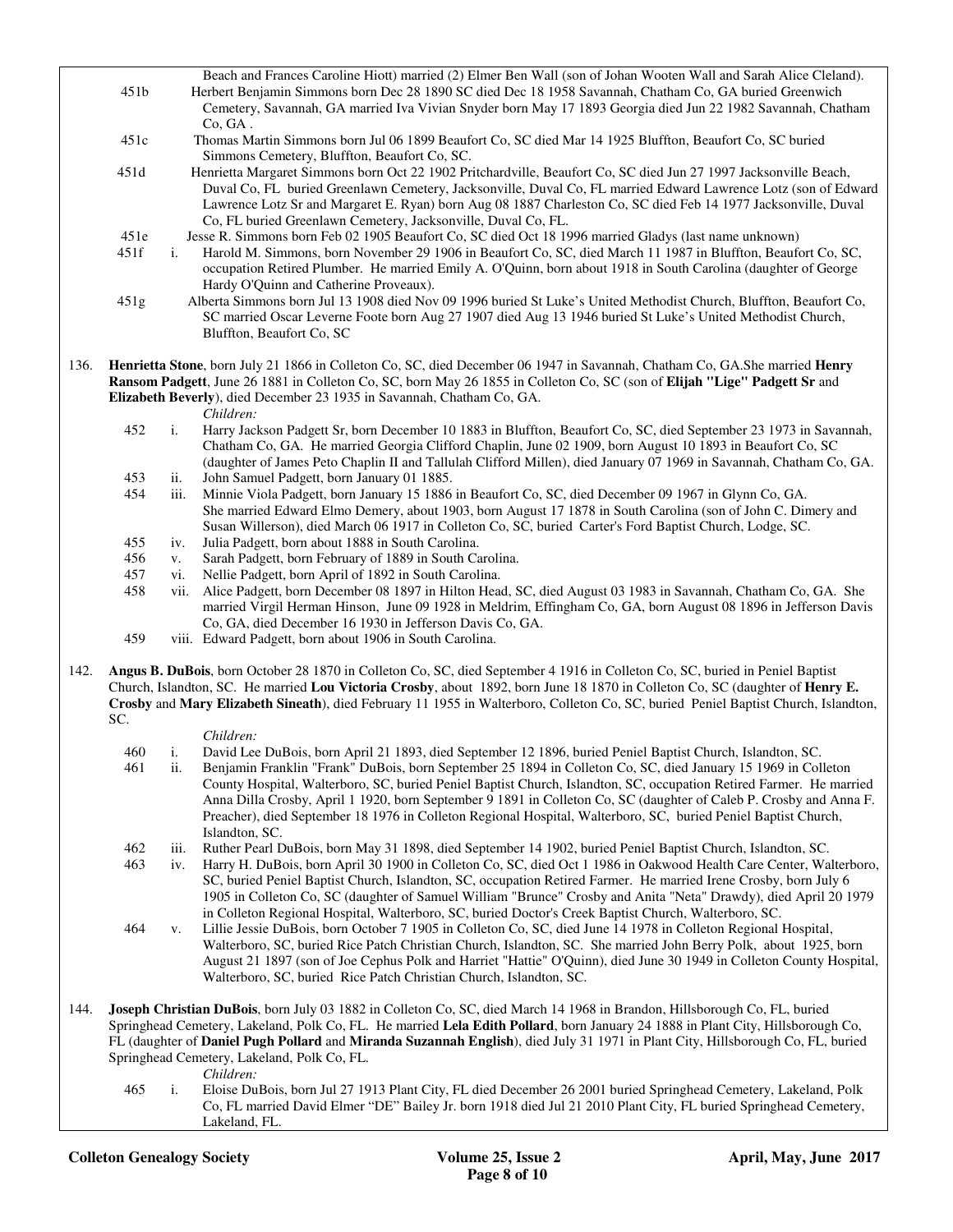- 466 ii. Joseph Daniel DuBois, born October 01 1911 in Florida, died July 26 1998 in Lakeland, Fla. He married Jun 05 1931 Doris Mozzelle Delk born May 09 1914 died Oct 12 2012 Hillsborough Co, FL.
- 467 iii. Quinton Pollard DuBois, born April 27 1918 in Hillsborough Co, FL, died November 06 2005 married Lois Pearl (last name unknown) born Nov 12 1918 Hahira, GA died Jan 13 1995 Lakeland, Polk Co, FL.
- 145. **Tullulah V. "Lula" DuBois**, born February 3 1870 in Colleton Co, SC, died September 1 1964 in Walterboro Nursing Home, Walterboro, SC, buried St Luke's Methodist, Pritchardville, SC. She married **James Benjamin Black**, born March 23 1859 in Beaufort Co, SC (son of **Richard R. Black** and **Sarah Padgett**), died January 28 1920 in Bluffton, Beaufort Co, SC, buried Bull Hill Cemetery, Bluffton, SC.

#### *Children:*

- 468 i. James Gary Black, born May 18 1895 in Pritchardville, Beaufort Co, SC, died June 19 1982 in St. Francis Hospital, Tulsa, OK, buried Beaufort National Cemetery, Beaufort, SC, occupation 43 years as Auditor of Beaufort County, SC, event: Publisher of nine additions of "My Friend The Gullah", military World War I Navy Veteran, military Retired Army National Guard. He married Hazel Virginia Price, about 1917, born November 7 1898 in Bamberg, Bamberg Co, SC (daughter of Edgar Leroy Price Sr and Mary Phillipine Bamberg), died May 21 1980, buried Beaufort National Cemetery, Beaufort, SC.
- 469 ii. Benjamin Otis Black, born September 6 1899 in Beaufort Co, SC, died February 11 1952 in Roper Hospital, Charleston, SC, buried Live Oak Cemetery, Walterboro, Colleton Co, SC, occupation Insurance Salesman. He married Eva Pickens "Pickie" Tarrant, born May 9 1897 in Mt Carmel, SC, died August 24 1988 in Oakwood Health Care Center, Walterboro, SC, buried Live Oak Cemetery, Walterboro, Colleton Co, SC.
- 470 iii. Richard Eugene Black Sr, born July 1 1907 in Port Royal, Beaufort Co, SC, died May 1 1966 in Beaufort, Beaufort Co, SC, buried Beaufort National Cemetery, Beaufort, SC, occupation Field Representative of the First Federal Savings and Loan Association of Beaufort, SC. He married Rebecca Tedder.
- 471 iv. Eva Mae Black. She married Malcolm Laffitte McCrae born Nov 19 1893 Denmark, SC died Oct 1980 Charleston Co, SC.
- 147. **Lenora A. DuBois**, born September 01 1876 in South Carolina, died January 23 1940 in Putnam Co, FL, buried Bull Hill Cemetery, Bluffton, SC. She married (1) **Richard Benjamin Breland**, December 12 1896, born October 9 1871 in South Carolina (son of **Josiah William "Joe" Breland** and **Mary "Elvira" Black**), died June of 1917.
	- *Children:*
	- 472 i. Ollie Mae Breland, born March 9 1902 in Savannah, Chatham Co, GA, died August 25 1991 in St Francis Hospital, Charleston, SC, buried Tabor United Methodist Church, Ruffin, SC. She married Marvin Earl Crosby, born January 15 1899 in Colleton Co, SC (son of Culbert Bryant Crosby and Rosa Elizabeth Breland), died January 12 1953 Enroute to Colleton County Hospital, Walterboro, SC, buried Tabor United Methodist Church, Ruffin, SC, occupation Mail Carrier.
	- 473 ii. Benjamin Tyson Breland Sr, born about 1905 in Georgia, died December of 1962. He married Reece Carter, December 28 1925, born January 08 1906 in Colleton Co, SC (daughter of Rasmus Duncan Carter Sr and Mary Magdeline "Maggie" Strickland), died October 31 1982 in East Palatka, Putnam Co, FL.

She married (2) **J. Martin Campbell**, born about 1864 in South Carolina.

148. **Julian Mouzon DuBois Sr**, born October 29 1880 in Pritchardville, Beaufort Co, SC, died October 28 1958 in Savannah, Chatham County, GA, buried in Bull Hill Cemetery, Bluffton, SC. He married (1) **Mamie Felder**, married about 1910, died June 10 1915. He married (2) **Ida Pauline Huggins**, November 14 1917 in Ridgeland, Jasper Co SC, born June 26 1894, died January 19 1955, buried in Bull Hill Cemetery, Bluffton, SC.

#### *Children:*

- 474 i. Frances Pauline DuBois, born Sep 6 1919 in Beaufort Co, SC, died May 27 1992 in Savannah, Chatham C, GA, buried in Bull Hill Cemetery, Bluffton, SC. She married (1) Brooks Dempsey, about 1939. She married (2) Harold Stolwitz on February 07 1940 in Richland Co, SC. She married (3) Virgil J. "Bing" Crosby Sr, April 22 1954 in Ridgeland, Jasper Co, SC, born July 11 1919, died April 12 1983, buried in Bull Hill Cemetery, Bluffton, SC.
- 475 ii. Twins DuBois, born about 1920 in Savannah, Chatham Co, GA, died about 1920 in Savannah, Chatham Co, GA.
- 476 iii. Julian Mouzon DuBois Jr, born Jun 7 1921 in Savannah, Chatham Co, GA, died October 30 2005 in Moss Oaks Nursing Home, Pooler, GA, buried St Luke's United Methodist Church, Okatie, SC, military Navy veteran of the Pacific during World War II, occupation Retired from the Savannah Machine and Foundry. He married Loretta Mae Lewis, July 16 1940 in Greenup, Greenup Co, KY, born January 20 1920 (daughter of Francis Harvey Lewis Sr and Wilhelmina Marie Schmidt), died December 31 2012 in St Joseph's Hospital, Savannah, GA, buried St Luke's United Methodist Church, Okatie, SC.
- 477 iv. Louise Adeline DuBois, born March 24 1923 in Savannah, Chatham Co, GA, died September 18 1981 in North Augusta, Aiken Co, SC, buried Bull Hill Cemetery, Bluffton, SC, She married Clarence Downs.